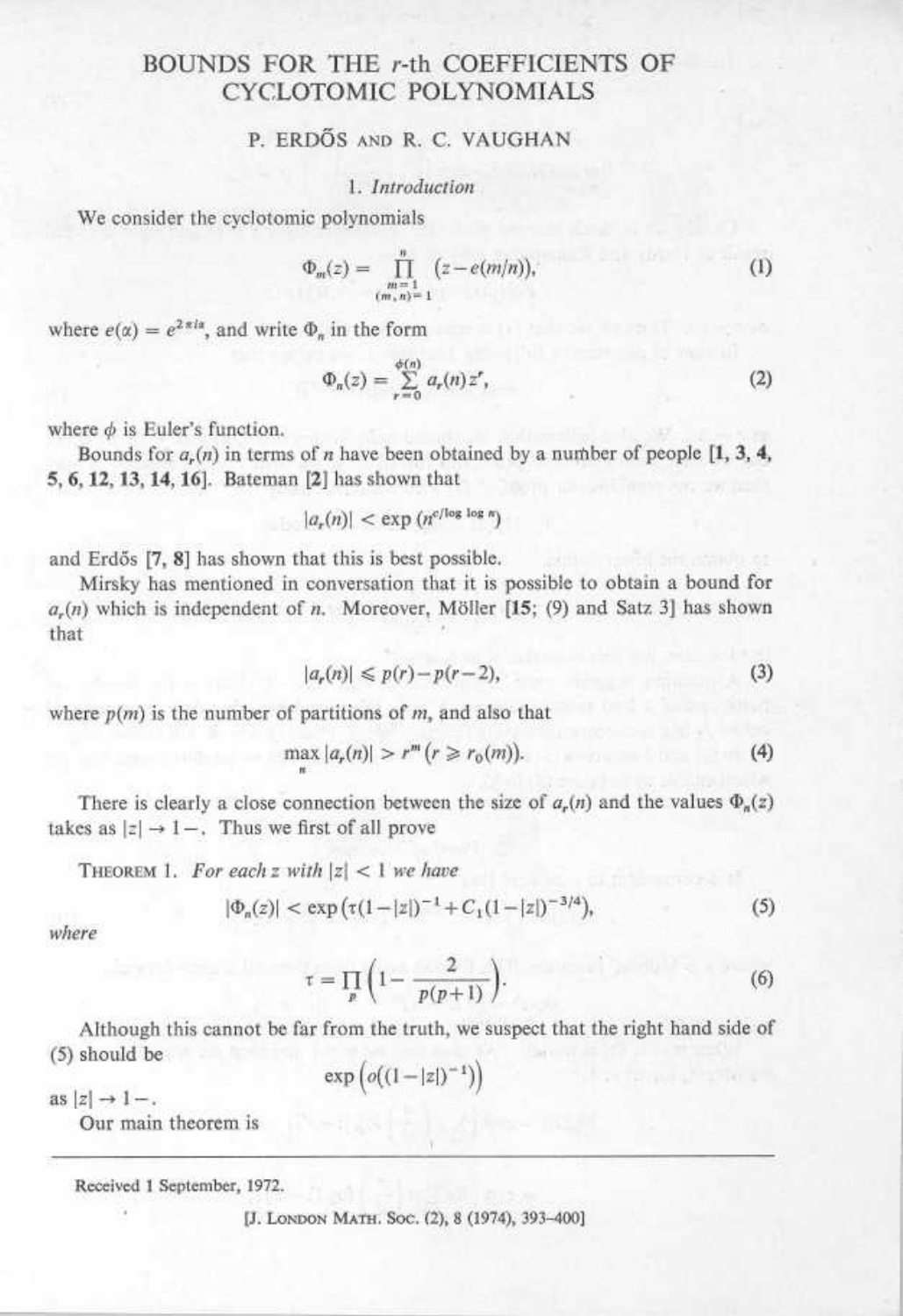$$\sf 394$$  THEORE  $$\sf 201$$ THEOREM 2. We have

$$
|a_r(n)| < \exp\left(2\tau^{1/2}r^{1/2} + C_2r^{3/8}\right),\tag{7}
$$

and

$$
\limsup_{n \to \infty} |a_r(n)| > \exp\left(C_3 \left(\frac{r}{\log r}\right)^{1/2}\right)(r > r_0). \tag{8}
$$

Clearly (8) is much sharper than (4). By (6) we have  $\tau < \frac{1}{2}$ , and by a classical result of Hardy and Ramanujan [10] we have

$$
\log (p(r) - p(r-2)) \sim \pi \sqrt{(\frac{2}{3})} r^{1/2}
$$

as  $r \to \infty$ . Thus we see that (7) is stronger than (3).

In view of our remark following Theorem 1, we expect that

n

$$
\max |a_r(n)| < \exp\left(o(r^{1/2})\right) \tag{9}
$$

as  $r \to \infty$ . We also believe that (8) should hold for  $\limsup a_r(n)$  and  $-\liminf a_r(n)$ , but we have been unable to prove this for all r. If we write  $r = 2<sup>m</sup>t$  where t is odd, then we can combine our proof of (8) with the relationship

$$
\Phi_{2^{m+1}n}(z) = \Phi_n(-z^{2^m}) \qquad (n \text{ odd})
$$

to obtain the lower bound

$$
\exp\left(C_3\left(\frac{t}{\log t}\right)^{1/2}\right)(t>t_0)
$$

in each case, but this is weaker if  $m$  is large.

A question suggests itself in connection with this. If  $f<sub>x</sub>(n)$  is the number of partitions of  $n$  into primes between  $X$  and  $2X$ , then how large does  $n$  have to be before  $f_x$  is a monotone increasing function of n? Possibly  $n \geq X$  will suffice.

In §§2 and 3 we prove (5) and (7) respectively . Then in §4 we establish some lemmas which enable us to prove (8) in §5.

### 2. Proof of Theorem <sup>1</sup>

It is convenient to note here that

$$
\Phi_n(z) = \prod_{d|n} (1 - z^d)^{\mu(n/d)} \quad (n > 1, |z| \neq 1),\tag{10}
$$

where  $\mu$  is Möbius' function. This follows easily from the well known formula

$$
\Phi_n(z) = \prod_{d|n} (z^d - 1)^{\mu(n/d)} \qquad (|z| \neq 1).
$$

When  $n = 1$ , (5) is trivial. We thus assume  $n > 1$  and then on appealing to (10) we obtain, for  $|z| < 1$ ,

$$
|\Phi_n(z)| = \exp\left(\sum_{d|n} \mu\left(\frac{n}{d}\right) \log|1-z^d|\right)
$$
  
= 
$$
\exp\left(\text{Re}\sum_{d|n} \mu\left(\frac{n}{d}\right) \log(1-z^d)\right),
$$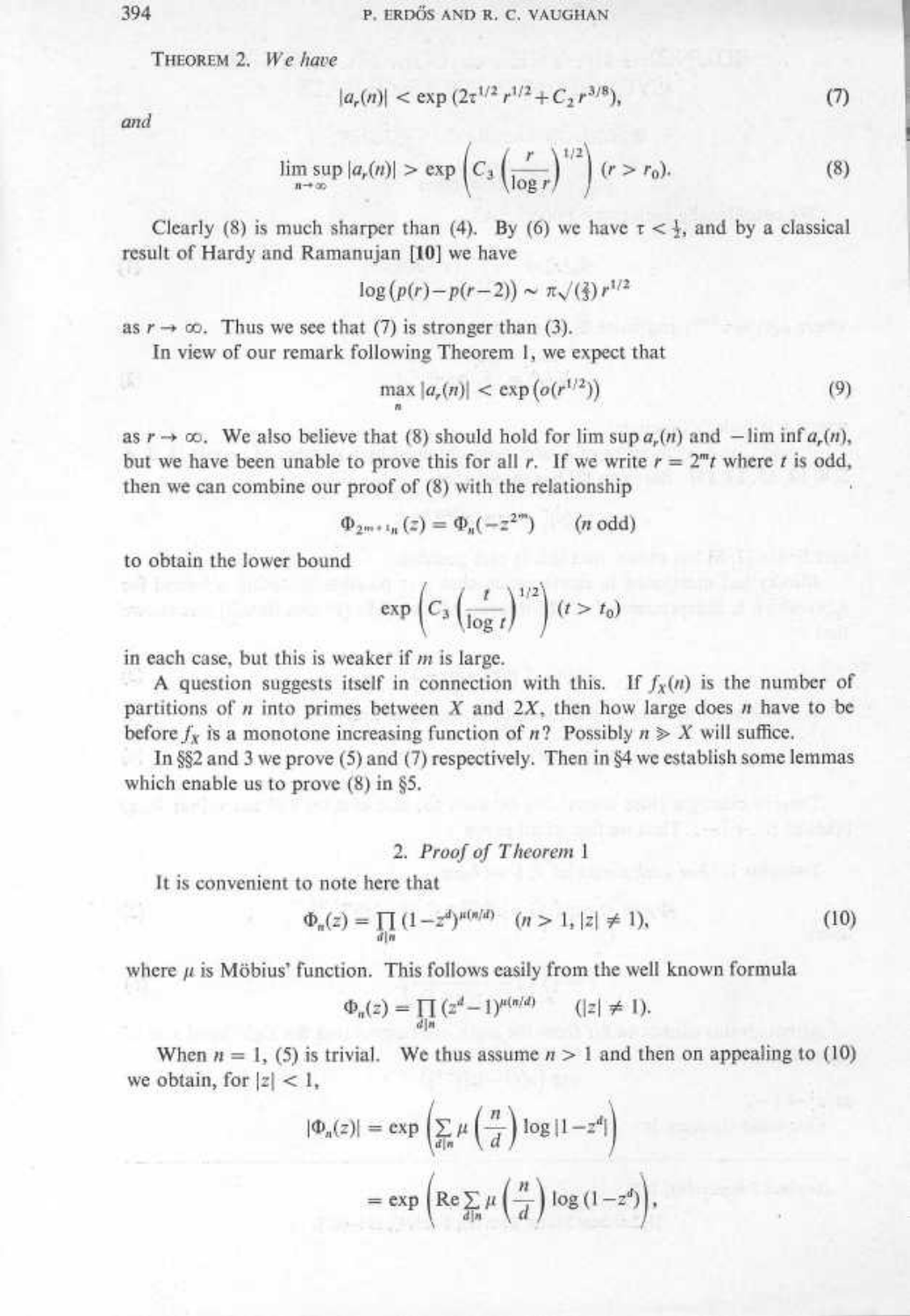where we have taken the principal value of the logarithm. Now log  $(1-z^d)$  is regular for  $|z|$  < 1 and has the Taylor expansion  $\begin{aligned} \text{BOUNDS} \\ \text{where we have } \text{ta} \\ \text{for } |z| < 1 \text{ and } \text{ha} \end{aligned}$  $\frac{B}{2}$  $B O U$ <br>where we have<br>for  $|z| < 1$  and  $\begin{aligned} \text{BOUNDS FOR} \\ \text{where we have taken t} \\ \text{for } |z| < 1 \text{ and has the'} \end{aligned}$ 

$$
-\sum_{h=1}^{\infty}\frac{z^{hd}}{h}
$$

in this region. We use this and interchange the order of summation to obtain

$$
|\Phi_a(z)| = \exp\left(-\operatorname{Re}\sum_{j=1}^{\infty} \frac{z^j}{j} \sum_{d|n, d|j} d\mu\left(\frac{n}{d}\right)\right).
$$
 (11)

By Theorems 271 and 272 of Hardy and Wright [11] we see that the inner sum is Ramanujan's sum  $c_n(j)$ , and we have in this region. W<br>By Theorems 27<br>Ramanujan's sur<br>By (10) it is easil

$$
\sum_{d|n,\ d|j} d\mu\left(\frac{n}{d}\right) = \mu\left(\frac{n}{(n,j)}\right) \phi(n) \diagup \phi\left(\frac{n}{(n,j)}\right). \tag{12}
$$

By (10) it is easily seen that

$$
\Phi_n(z)=\Phi_m(z^{n/m})
$$

where

$$
m=\prod_{p\mid n}p,
$$

so that to prove the theorem it suffices to assume that  $n$  is squarefree. Then, by (12), we have where<br>
so that to prove the theorem it suffices<br>
we have<br>  $\int_{d[n, d]j} \sum_{d|n} d\mu \left(\frac{n}{d}\right)$ where  $j_0 = \prod_{p|j} p$ . Hence, by (11),<br>  $|\Phi_n(z)| \leq$ so that to prove the vector<br>of the property of the property of the proof of the proof of the proof<br>of the proof of the proof of the proof of the proof of the proof of the proof of the proof of the proof of the proof of th

$$
\left|\sum_{d\{n,\,d\}j}d\mu\left(\frac{n}{d}\right)\right|\leq \phi\big((n,j)\big)\leq \phi(j_0),
$$

where  $j_0 = \prod_{p \mid l} p$ . Hence, by (11),

$$
|\Phi_n(z)| \leqslant \exp\left(\sum_{j=1}^{\infty} \frac{\phi(j_0)}{j} |z|^j\right).
$$
 (13)

Let f be the multiplicative function with  $f(p^m) = -(m-1)(p-1)^2$ . Then

$$
\sum_{d|j} f(d)\phi(j/d) = \phi(j_0),
$$

 $\sum f(d) d^{-1}$ <br>Hence  $\sum_{f \leq x}$ <br>A partial  $\sum f(d) d^{-1}$ <br>
Hence<br>  $\sum_{j \leq x}$ <br>
A partial  $\sum f(d) d^{-2}$  converges absolutely to  $\prod (1-(p+1)^{-2})$ , and

$$
\sum_{a>x} |f(a)| d^{-2} < X^{-1/4} \prod (1 + p^{-3/2}) \ll X^{-1/4}.
$$

Hence

$$
\sum_{j \leq x} \frac{\phi(j_0)}{j} = \sum_{d \leq x} \frac{f(d)}{d} \left( \frac{X}{d} \prod_p (1 - p^{-2}) + O((X/d)^{3/4}) \right) = \tau X + O(X^{3/4})
$$

A partial summation applied to the sum in (15) establishes (5).

# 3. Proof of (7)

We use Theorem 1 with  $|z| = 1 - (\tau/r)^{1/2}$ , and Cauchy's inequalities for the coefficients of a power series, whence

$$
|a_r(n)| < \exp\left(2\tau^{1/2}r^{1/2} + C_2r^{3/8}\right)
$$

as required.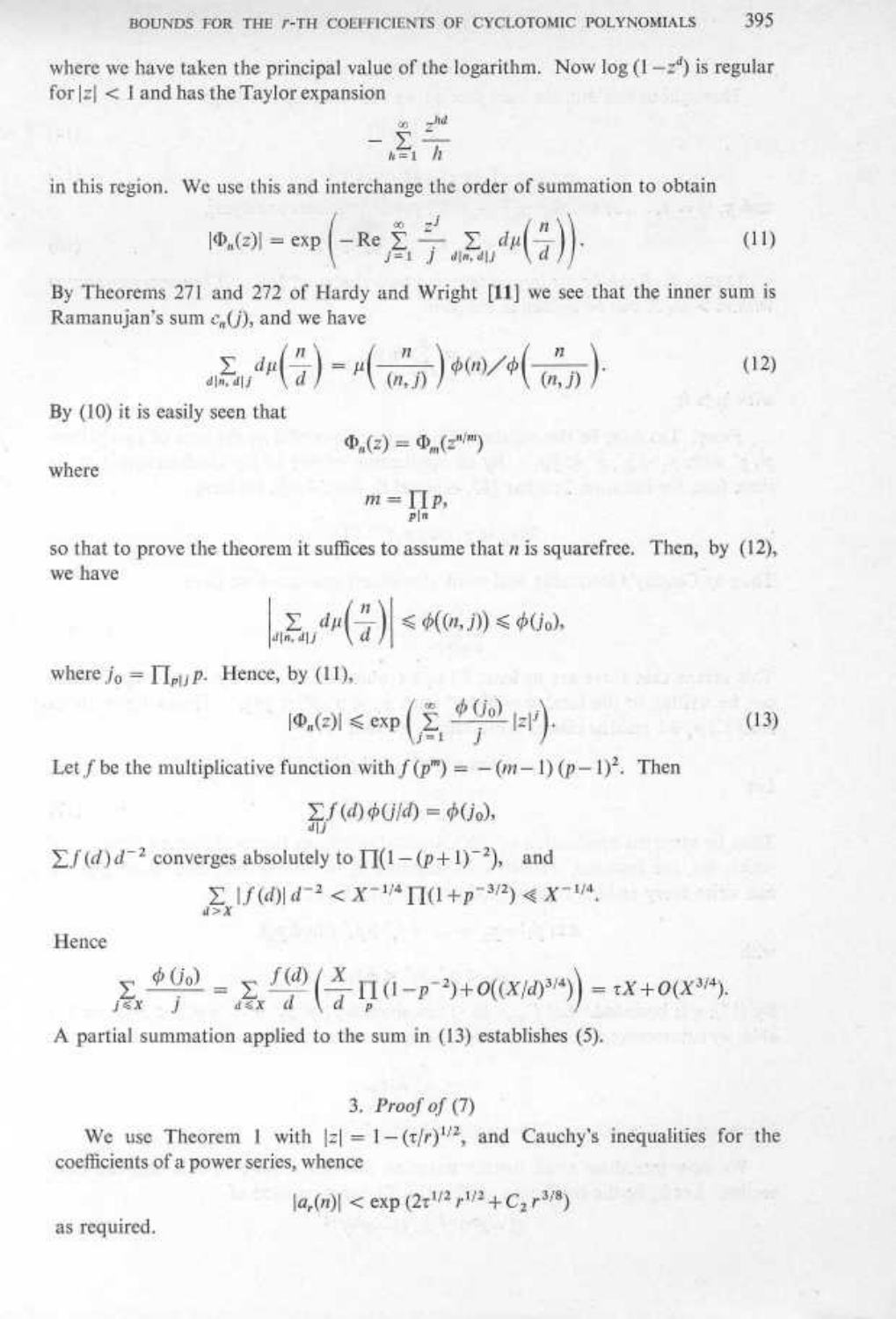## 396 P. ERDŐS AND R. C. VAUGHAN

#### 4. Lemmas for the proof of (8)

Throughout this and the next section we assume that  $r$  is large,  $$\sf 396$$  Through  $$\sf 396$$  Throug

$$
X = r^{1/2},\tag{14}
$$

$$
Y = \frac{1}{100} X (\log X)^{1/2} \tag{15}
$$

and  $p_i$  ( $j = 1, ..., s$ ) are the  $\pi(Y) - \pi(X)$  prime numbers satisfying

$$
X < p_1 < \dots < p_s \leqslant Y. \tag{16}
$$

LEMMA 1. Let k be the largest integer j such that  $p_j < \frac{3}{2}p_1$ . Then every integer m with  $m > C_4 X$  can be written in the form

$$
m = \sum_{j=1}^k h_j p_j
$$

with  $h_j \geq 0$ .

*Proof.* Let  $R(u)$  be the number of representations of u as the sum of two primes  $p'$ ,  $p''$  with  $p_1 < p'$ ,  $p'' < \frac{3}{2}p_1$ . By an application of any of the modern forms of the sieve (see, for instance, Prachar [17; Kapitel II, Satz 4.8]), we have

$$
R(u) \ll p_1 (\log p_1)^{-2} \prod_{p \mid u} \frac{p}{p-1} \, .
$$

Thus by Cauchy's inequality and some elementary estimates we have

$$
\sum_{\substack{u\\R(u)>0}}1\geqslant p_1.
$$

This means that there are at least  $C_5 p_1 + 1$  numbers u, with  $2p_1 < u < 3p_1$ , which can be written in the form  $u = p' + p''$  with  $p_1 < p', p'' < \frac{3}{2}p_1$ . Hence there are at least  $C_5 p_1 + 1$  residue classes u modulo  $p_1$  so that

 $u \equiv p' + p'' \pmod{p_1}$ .

Let

$$
v = [p_1/[C_5 p_1]] + 1.
$$
 (17)

Then by repeated application of the Cauchy-Davenport theorem (for an account of which see, for instance, Theorem 15, Chapter 1, of Halberstam and Roth [9]) we can write every residue class u modulo  $p_1$  in the form

 $u \equiv p_1' + p_1'' + \ldots + p_n' + p_n'' \pmod{p_1}$ 

with

$$
p_1 < p_j', p_j'' < \frac{3}{2} p_1.
$$

By (17), v is bounded. Let  $C_4 > 6v$ . Then since  $2vp_1 < p_1' + ... + p_v'' < 3vp_1$  we are able, by subtracting a suitable multiple of  $p_1$ , to write every  $m > \frac{1}{2}C_4 p_1$  in the form

$$
m = \sum_{j=1}^k h_j p_j.
$$

Moreover  $C_4 X > \frac{1}{2} C_4 p_1$ . This proves Lemma 1.

We now introduce some further notation that we require in this and the next section. Let  $b_m$  be the coefficient of  $z^m$  in the Taylor expansion of

$$
(1-z^{p_1})^{-1}\dots(1-z^{p_s})^{-1}
$$

 $\frac{396}{2}$  $\frac{396}{2}$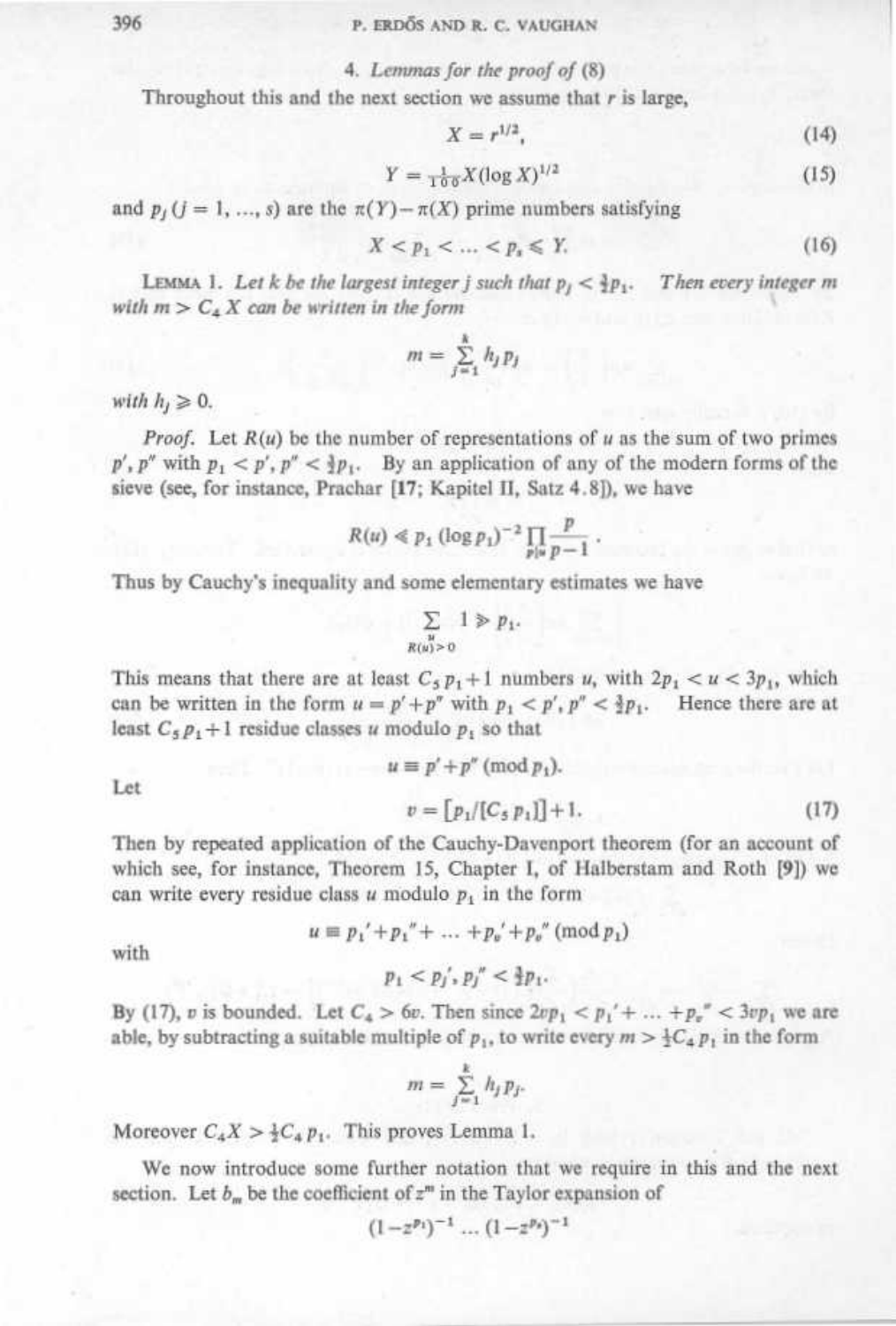#### BOUNDS FOR THE r-TH COEFFICIENTS OF CYCLOTOMIC POLYNOMIALS 397

in powers of z, valid when  $|z| < 1$ . Clearly  $b_m$  is just the number of different ways of choosing  $h_1$ , ...,  $h_s$  with  $h_i \geq 0$  so that BOUNDS FOR 1<br>in powers of  $z$ , valid wh<br>choosing  $h_1, ..., h_s$  with  $BOUN$ <br>in powers of z<br>chaoring  $\frac{b}{b}$ BOUNDS FOR<br>in powers of z, valid w<br>choosing  $h_1, ..., h_s$  with BOUNDS FOR THE *i*<br>in powers of *z*, valid when |<br>choosing  $h_1$ , ...,  $h_s$  with  $h_j$  }<br>In addition, let

In addition, let

BOUNDS FOR THE *r*-TH COEFFICIENTS OF CYCLOTONIC POLYNOMALS 397  
\nin powers of *z*, valid when 
$$
|z| < 1
$$
. Clearly  $b_m$  is just the number of different ways of choosing  $h_1, ..., h_s$  with  $h_j \ge 0$  so that  
\n
$$
h_1 p_1 + ... + h_s p_s = m.
$$
\nIn addition, let  
\n
$$
T = \begin{bmatrix} 1 \\ 10 \end{bmatrix} r
$$
\nand  
\n
$$
S = p_s \begin{bmatrix} r \\ 100 p_s \end{bmatrix}.
$$
\nLEMMA 2. For at least one integer *m* with  $T < m \le T + S$  we have  
\n
$$
b_m - b_{m-1} > \exp\left(C_6 \left(\frac{r}{\log r}\right)^{1/2}\right).
$$
\nProof. It suffices to show that  
\n
$$
b_{T+s} - b_T > \exp\left(C_7 \left(\frac{r}{\log r}\right)^{1/2}\right).
$$
\n(20)\nSince  $p_s | S, b_{T+s} - b_T$  is the number of ways of choosing  $h_1, ..., h_s$  so that  $h_j \ge 0$ ,  
\n $h_s < S/p_s$  and  
\n
$$
T + S = \sum_{j=1}^{s} h_j p_j.
$$
\nLet  $g(v)$  be the number of ways of choosing  $h_{k+1}, ..., h_{s-1}$  so that  $h_j \ge 0$  and  
\n
$$
v = \sum_{j=k+1}^{s-1} h_j p_j.
$$
\nThen, by Lemma 1 and (14),  
\n
$$
b_{T+s} - b_T \ge \sum_{0 \le s \le s/(s)} g(v).
$$
\n(21)

and

$$
S = p_s \left[ \frac{r}{100 p_s} \right]. \tag{19}
$$

LEMMA 2. For at least one integer m with  $T < m \leq T + S$  we have

$$
b_m - b_{m-1} > \exp\left(C_6 \left(\frac{r}{\log r}\right)^{1/2}\right).
$$

Proof. It suffices to show that

$$
b_{T+S} - b_T > \exp\left(C_7 \left(\frac{r}{\log r}\right)^{1/2}\right). \tag{20}
$$

Since  $p_s \mid S, b_{T+s}-b_T$  is the number of ways of choosing  $h_1, ..., h_s$  so that  $h_j \ge 0$ ,  $h_s < S/p_s$  and

$$
T + S = \sum_{j=1}^{s} h_j p_j.
$$

Let  $g(v)$  be the number of ways of choosing  $h_{k+1}$ , ...,  $h_{s-1}$  so that  $h_j \ge 0$  and

$$
v=\sum_{j=k+1}^{s-1}h_jp_j.
$$

Then, by Lemma 1 and (14),

$$
b_{T+S} - b_T \ge \sum_{0 \le v \le r/50} g(v). \tag{21}
$$

This last expression is at least as large as the number of ways of choosing  $h_{k+1}, ..., h_{s-1}$ so that  $h_j \geq 0$  and

$$
\sum_{j=k+1}^{s-1} h_j p_j \leq \frac{1}{50} r.
$$

Thus, if we write

$$
d = s - 1 - k = \pi(Y) - 1 - \pi(\frac{3}{2}p_1),\tag{22}
$$

the sum in (21) is

$$
\geqslant \prod_{j=k+1}^{s-1} \left( 1 + \left[ \frac{r}{50dp_j} \right] \right)
$$
  
> 
$$
\prod_{j=k+1}^{s-1} \frac{r}{50dp_j}.
$$

Hence, by (14),

$$
\sum_{0 \le v \le r/50} g(v) > \exp\left(d\log\frac{X^2}{50d} - 3(Y) + 3(\frac{3}{2}p_1) + \log p_s\right),\tag{23}
$$

where as usual  $\vartheta(x) = \sum_{p \leq x} \log p$ .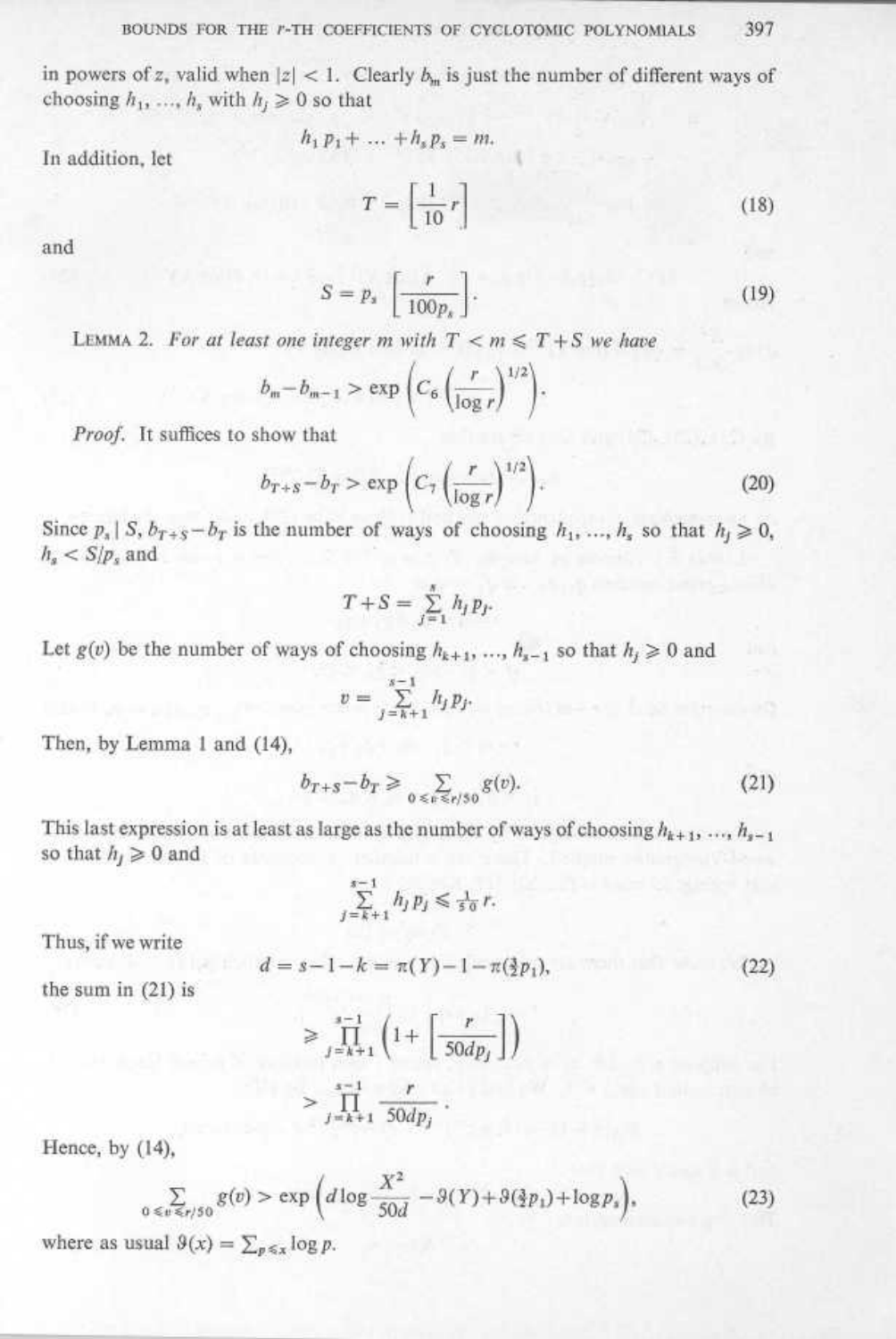$\begin{array}{c}\n 398 \\
 \hline\n \end{array}$ By (14), (15), (22) and the prime number theorem with a reasonable error term,  $\begin{array}{c}\n 398 \\
 \hline\n \text{By (1)}\n \end{array}$ 398<br>By (14), (14)<br> $d_i$ 

398 P. ERDÖS AND R. C. VAUGHAN  
\nBy (14), (15), (22) and the prime number theorem with a reasonable error term,  
\n
$$
d = \frac{1}{100} X (\log X)^{-1/2} - \frac{3}{2} X (\log X)^{-1} - \frac{1}{200} X (\log \log X) (\log X)^{-3/2}
$$
\n
$$
+ \frac{1}{100} (1 + \log 100) X (\log X)^{-3/2} + O(X (\log X)^{-2}),
$$
\n
$$
\log \frac{X^2}{50d} = \log X + \frac{1}{2} \log \log X + \log 2 + O((\log X)^{-1/2})
$$
\nand  
\n
$$
3(Y) - 3(\frac{3}{2}p_1) - \log p_x = \frac{1}{100} X (\log X)^{1/2} - \frac{3}{2} X + O(X (\log X)^{-1}).
$$
\n(24)

and

$$
9(Y) - 9(\frac{3}{2}p_1) - \log p_x = \frac{1}{100}X(\log X)^{1/2} - \frac{3}{2}X + O(X(\log X)^{-1}).\tag{24}
$$

Hence

$$
d \log \frac{X^2}{50d} = \frac{1}{100} X (\log X)^{1/2} + \frac{1}{100} (1 + \log 200) X (\log X)^{-1/2}
$$

$$
- \frac{3}{2} X + O(X (\log \log X) (\log X)^{-1}). \tag{25}
$$

By (21), (23), (24) and (25) we see that

$$
b_{T+S} - b_T > \exp\left(C_7 X (\log X)^{-1/2}\right).
$$

As an immediate consequence of this and (14) we have (20), and hence the lemma.

LEMMA 3. Suppose m satisfies  $T < m \leq T + S$ . Then if  $r - m$  is odd we can choose prime numbers  $q_3$ ,  $q_2$  and  $q_3$  so that

and

$$
\frac{1}{4}r < q_1 < q_2 < q_3 < \frac{1}{3}r.
$$

 $r-m = q_1+q_2+q_3$ 

On the other hand, if  $r-m$  is even we can choose prime numbers  $q_1, q_2, q_3$  and  $q_4$  so that

$$
r-m = q_1 + q_2 + q_3 + q_4
$$

und

$$
\tfrac{1}{3}r < q_1 < q_2 < q_3 < q_4 < \tfrac{1}{4}r.
$$

The above lemma follows by a straightforward application of the Hardy-Littlewood-Vinogradov method. There are a number of accounts of this method. One that springs to mind is Prachar [17; Kapitel VI].

5 . Proof of (8)

We show that there are arbitrarily large values of *n* for which  $|a_r(n)| \geq \lambda$ , where

$$
\lambda = \frac{1}{6\,2\,s} \exp\bigg(C_6 \bigg(\frac{r}{\log r}\bigg)^{1/2}\bigg). \tag{26}
$$

For suppose not. Let  $n_0 = p_1 \dots p_s P$ , where P is a product of primes larger than r, chosen so that  $\mu(n_0) = 1$ . We first of all take  $n = n_0$ . By (10)

$$
\Phi_n(z) = (1-z) (1-z^{p_1})^{-1} \dots (1-z^{p_x})^{-1} \times \text{ other terms,}
$$

and it is easily seen that

$$
a_r(n) = b_r - b_{r-1} = \Delta_0
$$
, say.

Thus, by our assumption,

$$
|\Delta_0| < \lambda.
$$

 $(27)$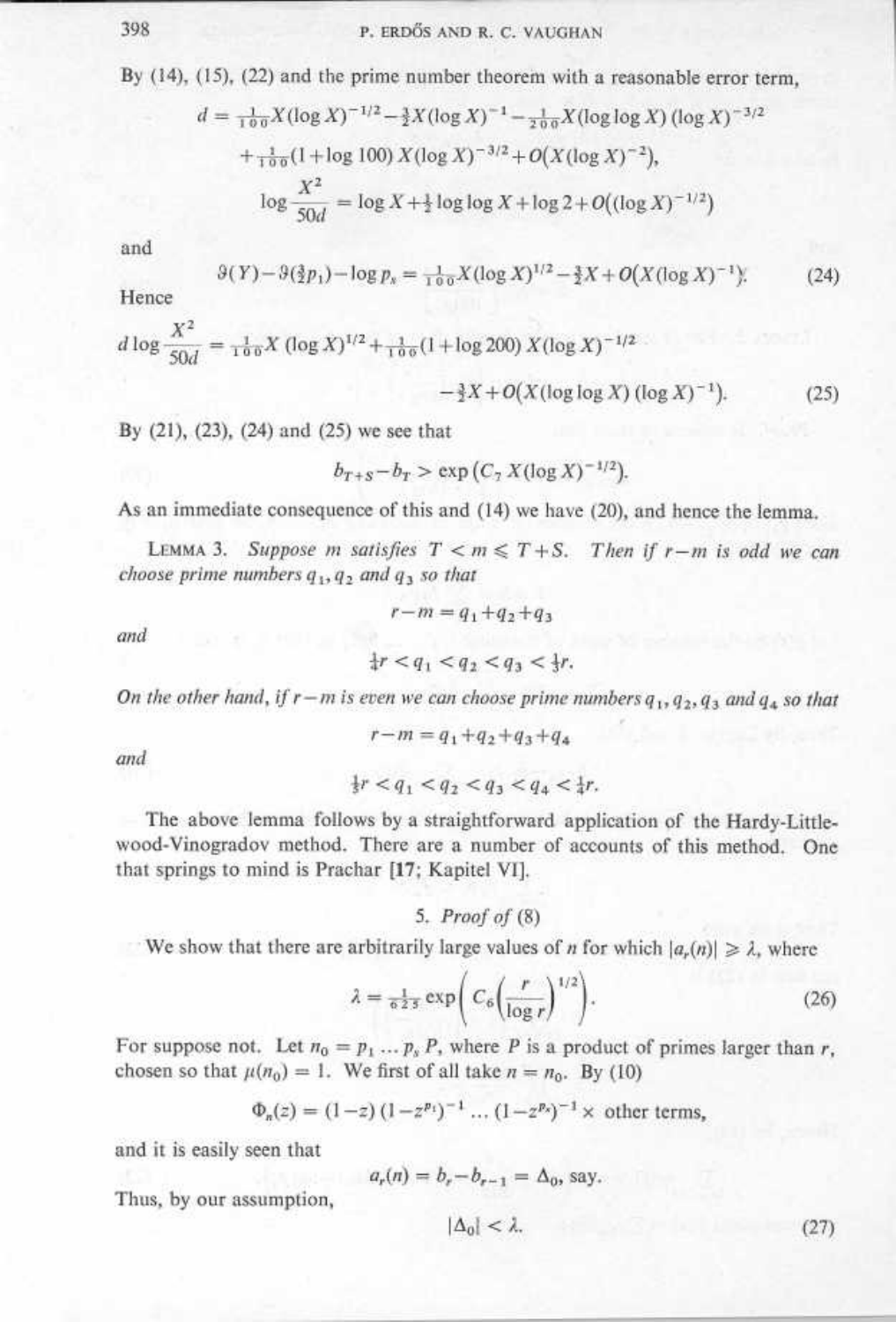$\begin{aligned} \text{BOUT} \\ \text{Now let } P_1 \text{ b} \end{aligned}$ Now let  $P_1$  be a prime greater than P and q any prime with BOUNDS FOR 1<br>Now let  $P_1$  be a prime<br>Then if  $n = n_1 a P$ , we  $\frac{B}{A}$ 

$$
p_s < q < r. \tag{28}
$$

Then if  $n = n_0 q P_1$  we have

$$
\Phi_n(z) = (1-z) \left( \sum_{m=0}^{\infty} b_m z^m \right) \left( \sum_{h=0}^{\infty} z^{hq_1} \right) \times \text{ other terms,}
$$

so that

$$
a_r(n) = b_r - b_{r-1} + \sum_{1 \le h \le r/q} (b_{r-hq} - b_{r-hq-1})
$$
  
=  $\Delta_0 + \Delta_1(q)$ , say,

Thus, by (27) and our assumption, we must have

$$
|\Delta_1(q)| < 2\lambda. \tag{29}
$$

Now let  $P_2$  be a prime greater than  $P_1$ , and  $q_1$  and  $q_2$  be any primes satisfying

$$
p_s < q_1 < q_2 < r. \tag{30}
$$

Then if  $n = n_0 q_1 q_2 P_1 P_2$  we have

$$
\Phi_n(z) = (1-z) \left( \sum_{m=0}^{\infty} b_m z^m \right) \left( \sum_{h_1=0}^{\infty} z^{h_1 q_1} \right) \left( \sum_{h_2=0}^{\infty} z^{h_2 q_2} \right) \times \text{other terms},
$$

so that

$$
a_r(n) = \Delta_0 + \Delta_1(q_1) + \Delta_1(q_2) + \Delta_2(q_1, q_2),
$$

where

$$
\Delta_2(q_1,q_2)=\sum\limits_{\substack{h_1\times h_2\ge 1\\ h_1\cdot q_1+h_2\cdot q_2\le r}}(b_{r-h_1\cdot q_1-h_2\cdot q_2}-b_{r-h_1\cdot q_1-h_2\cdot q_2-1}).
$$

Thus, by (27), (28), (29) and our assumption, we have for all  $q_1$ ,  $q_2$  satisfying (30),

 $|\Delta_2(q_1,q_2)| < 6\lambda$ .

Proceeding inductively we see that for each set of  $j$  ( $\geq 3$ ) primes  $q_1, ..., q_j$  satisfying

$$
p_s < q_1 < \dots < q_j < r \tag{31}
$$

we have

$$
|\Delta_j(q_1, ..., q_j)| < (j+1)/\lambda,\tag{32}
$$

where

$$
\Delta_j(q_1, ..., q_j) = \sum_{\substack{h_1, ..., h_j \ge 1 \\ h_j, q_1 + ... + h_j, q_j \le r}} (b_{r-h_1q_1 - ... - h_jq_j} - b_{r-h_1q_1 - ... - h_jq_j-1}).
$$

But if  $r/(j+1) < q_1 < ... < q_j < r/j$ , then

$$
\Delta_j(q_1, ..., q_j) = b_{r-q_1 - ... - q_j} - b_{r-q_1 - ... - q_j - 1}.
$$

Thus, by Lemmas 2 and 3 and (26) we see at once that there is a set of primes  $q_1, \ldots, q_j$ with  $j = 3$  or 4, satisfying (31), and such that (32) is false.

This contradiction enables us to assert that  $|a_r(n)| \geq \lambda$  for arbitrarily large values of  $n$  and thus, by (26), the proof of (8) is complete.